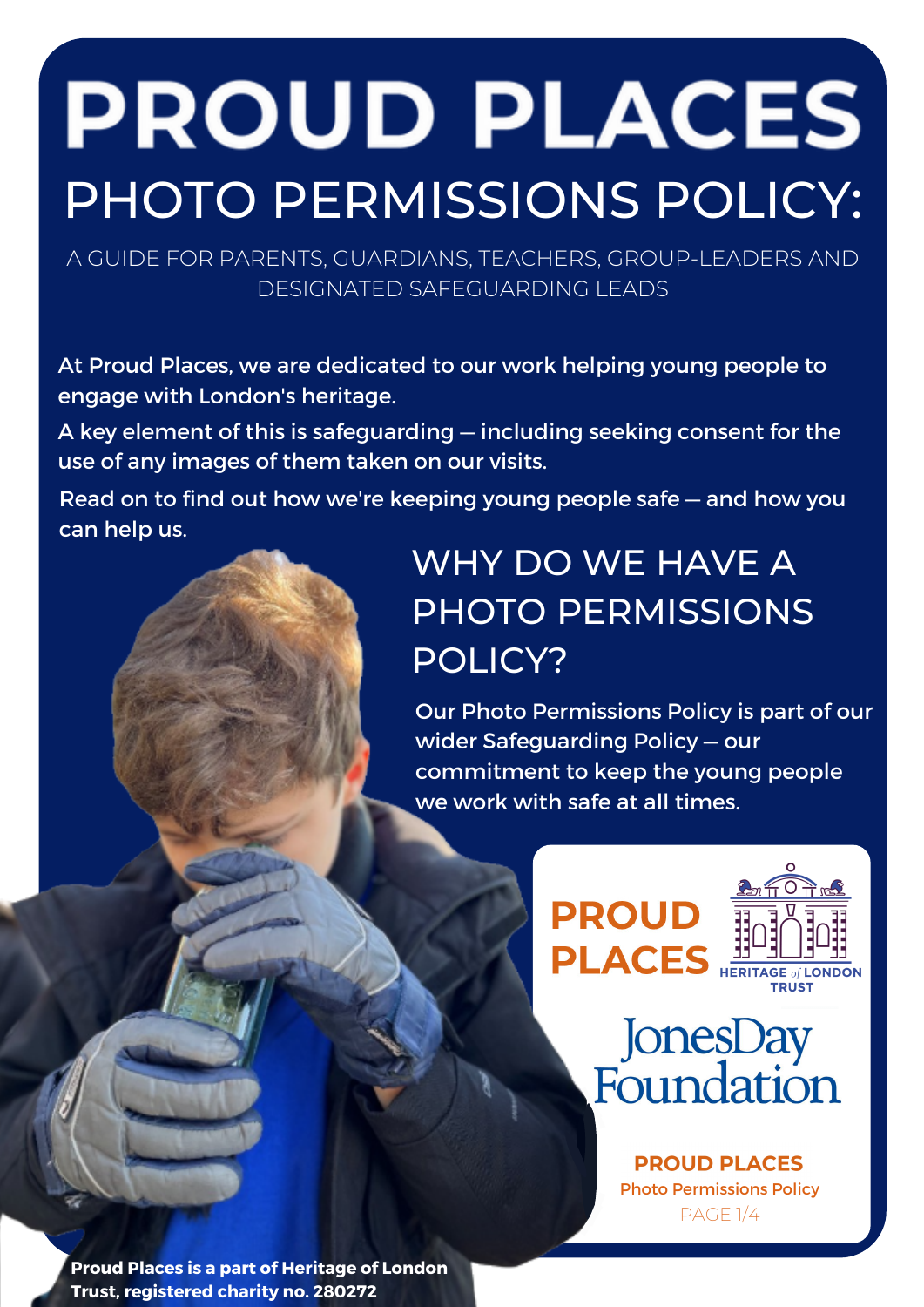

**PROUD PLACES** Photo Permissions Policy PAGE 2/4

We understand that occasionally, for safety reasons, vulnerable young people will not be able to have their photo taken or used.

Our Photo Permissions Policy is in place to ensure that we work to provide the best, and safest, heritage experience for all.

## HOW OUR POLICY WORKS FOR YOU

#### TEACHERS, DESIGNATED SAFEGUARDING LEADS AND GROUP-LEADERS

We at Proud Places only work with partner organisations, rather than individuals. To get our participants on trips with as little fuss as possible, we ask teachers, group-leaders, or an organisation's Designated Safeguarding Lead to fill out our Photo Permissions Form — detailing which participants **cannot** have their picture taken. This is information that any organisation that works with young people should have as part of their own Photo Permissions Policy.

#### PARENTS OR GUARDIANS

If a young person is a safeguarding risk, it's very important that parents or guardians provide accurate photo permissions information to any groups that said young person is affiliated with.

The form, alongside this document, will be sent out upon booking a visit with us, and **must** be filled out prior to the day-of-visit.

# WHAT DO WE DO WITH THE PHOTOS THAT WE TAKE?

All photos taken of our wonderful participants are used to amplify the work and reach of Proud Places, so that we can offer our trips to more young people. We take, store, and use these images in accordance with best practice.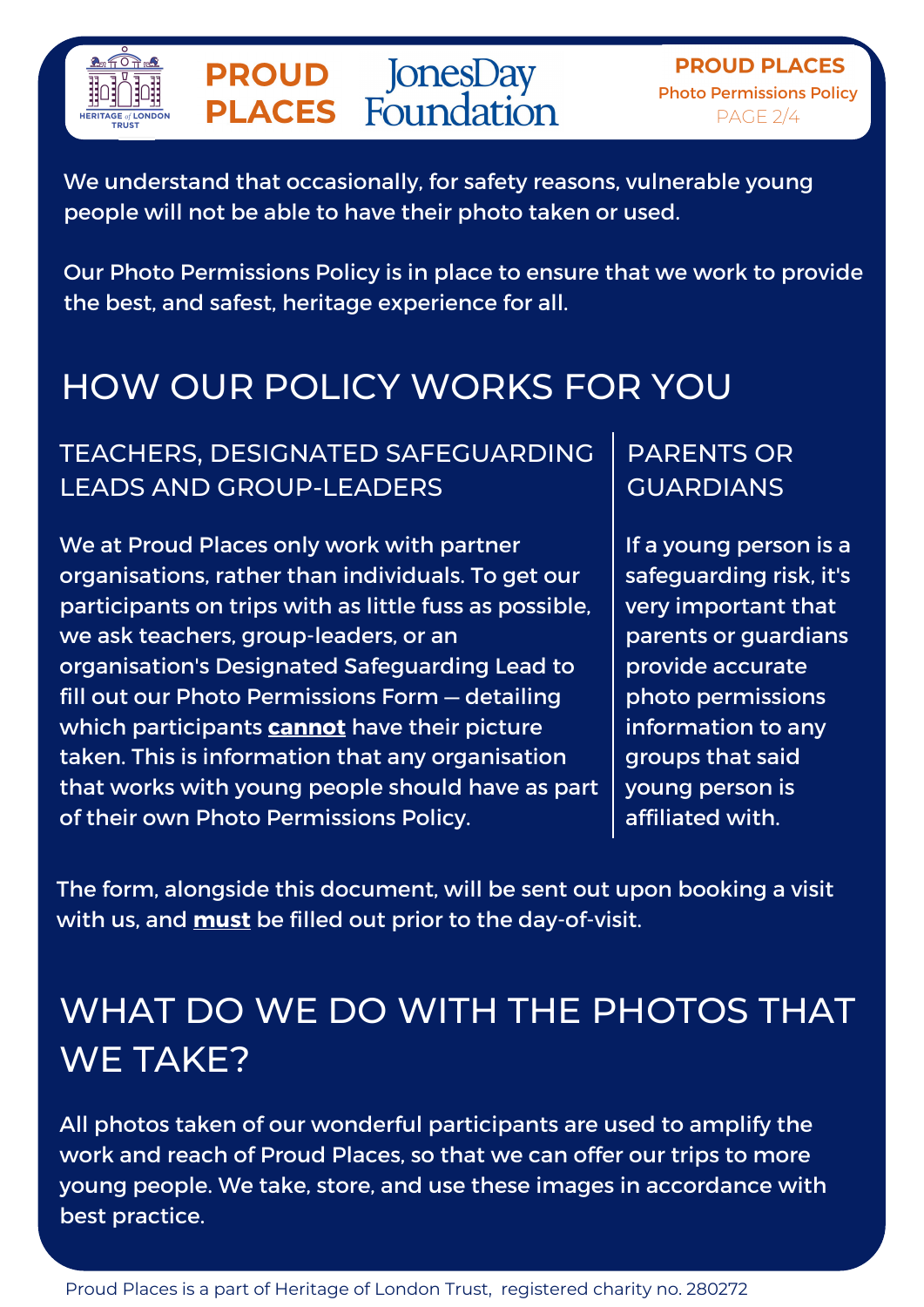

#### HOW WE TAKE PHOTOS

All our photos are taken by our staff members — who all have up-to-date DBS certificates. Most often they're taken by our lovely Communications Director, Chloe.

We prefer organic, candid photos, that best showcase our participants learning and having fun; and we like to be as undisruptive as possible (taking only a couple of posed group shots per visit), so that everyone can just focus on enjoying themselves.

#### HOW WE STORE PHOTOS

All photos we take are stored on our secure system. Copies are only made available to others outside of Heritage of London Trust when we are sure that no-one in them has been listed on our Photo Permissions form under 'Participants whose photo CANNOT be used'.

#### HOW WE USE PHOTOS

We use participant photos in several way:

- Fundraising: Proud Places is a charitable programme funded by the Jones Day Foundation. We use photos to show our sponsors the good work that Proud Places does; and how much young people enjoy the visits and workshops we run!
- Communications and amplifying our work: we use images collected to spread the word about what we do, so that more young people are inspired to get involved. Our youth engagement programme is pushing new boundaries for heritage and this is exciting work!
- Media: we work with local and national media to enhance our work. We love to see others celebrating what we do - photos are a great way for the media to showcase our work to their audiences. We hope that young people and their families will be proud of seeing their photograph in the newspaper.